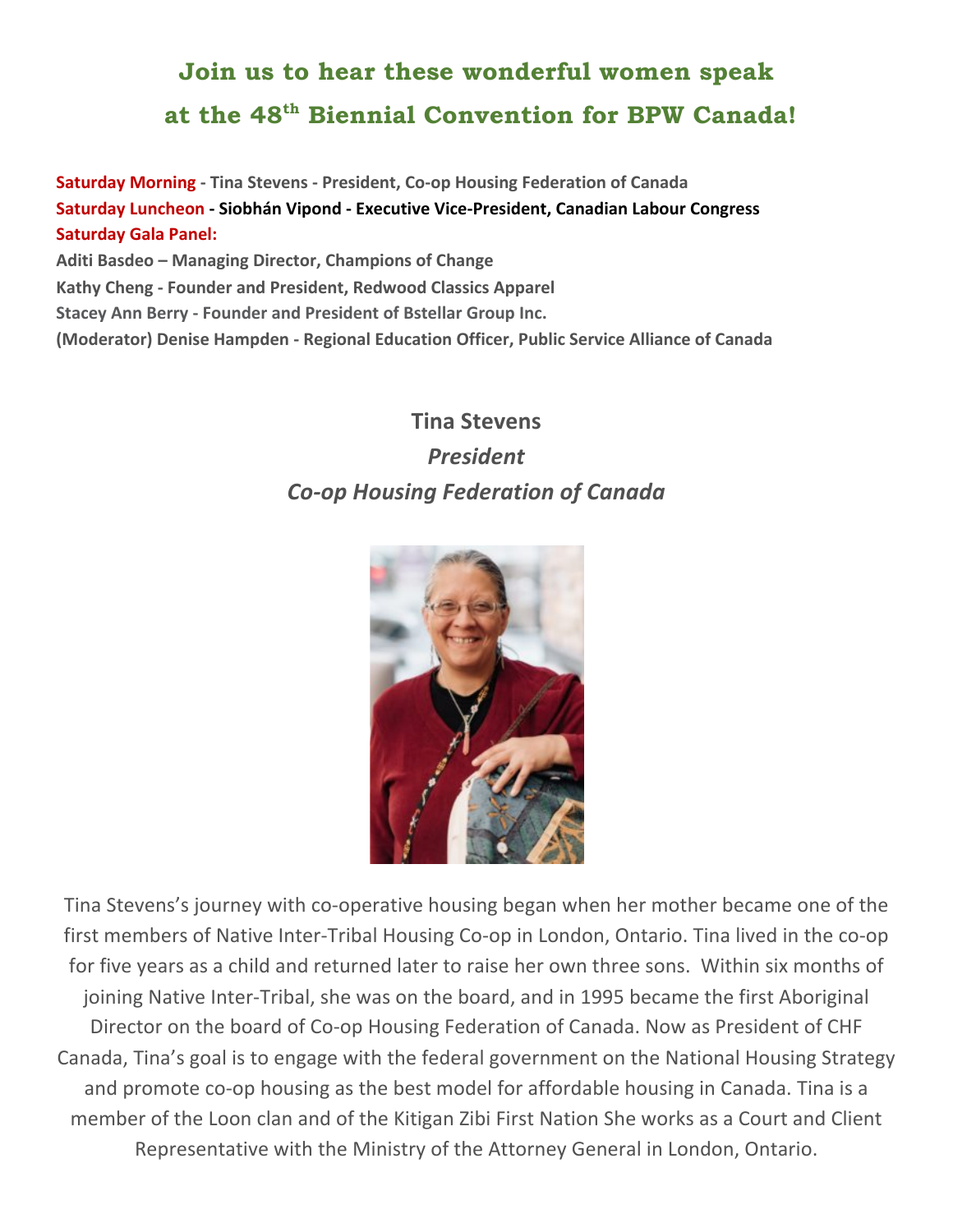**Siobhán Vipond** *Executive Vice-President Canadian Labour Congress*



Siobhán Vipond is the Executive Vice-President of the Canadian Labour Congress (CLC) since being elected at the 29th Constitutional Convention in 2021. Siobhán is a committed trade unionist and an intersectional feminist committed to a fair and equitable world. She is an advocate for workers' rights, pensions, gender and racial equity, and the importance of workers' voices at all levels of government and industry. Prior to her election to the CLC, Siobhán served four elected terms as Secretary-Treasurer of the Alberta Federation of Labour. She is a proud member of the International Alliance of Theatrical Stage Employees (IATSE).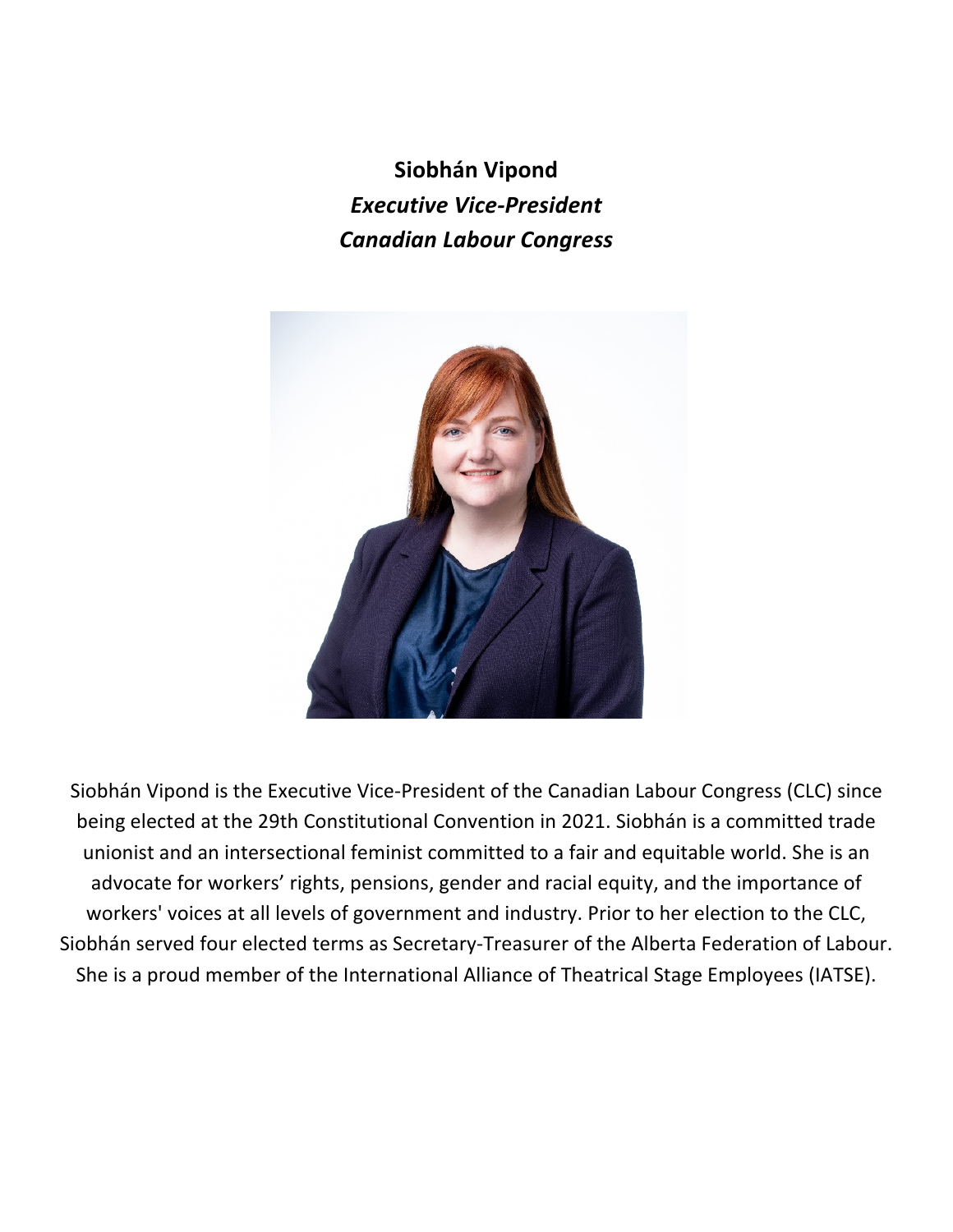**Aditi Basdeo** *Managing Director Champions of Change*



Aditi Basdeo is an advocate, inventor, and passion-driven changemaker. In 2018 she founded Champions of Change Canada: an organization that amplifies youth voices as key leaders on the journey to empower gender equality. She is studying both engineering and business at Western University, while also working as the Youth Engagement Program Lead at Pillar Nonprofit Network.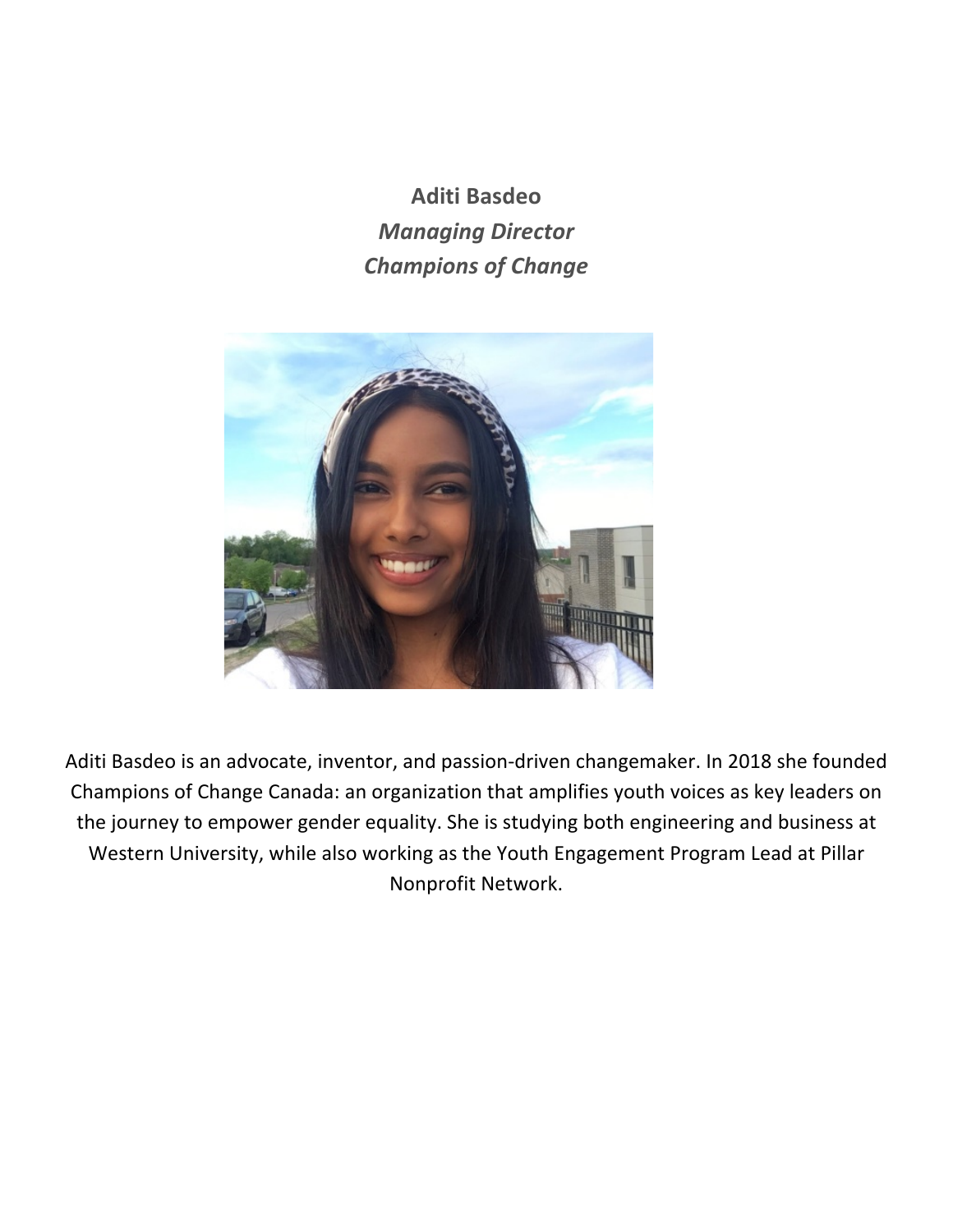**Kathy Cheng** *Founder & President Redwood Classics Apparel*



Kathy Cheng is President of Canadian apparel manufacturer WS & Co. and Founder of Redwood Classics, WS's premium apparel line handcrafted in North America. Kathy was named to Inc. Magazine's 100 Female Founders List and Women's Executive Network's Top 100 Most Powerful Women in Canada. Her family came to Canada from Hong Kong in the 1970s and her father co-founded the business that she would eventually run. When the recession hit in 2008, Kathy became her father's business partner to keep the factory in business, focusing on building the Redwood Classics brand with a concentration on making ethical clothing and paying a living wage. Kathy believes being a business owner allows her to be an advocate, making an impact and challenging the status-quo in the traditional manufacturing industry.